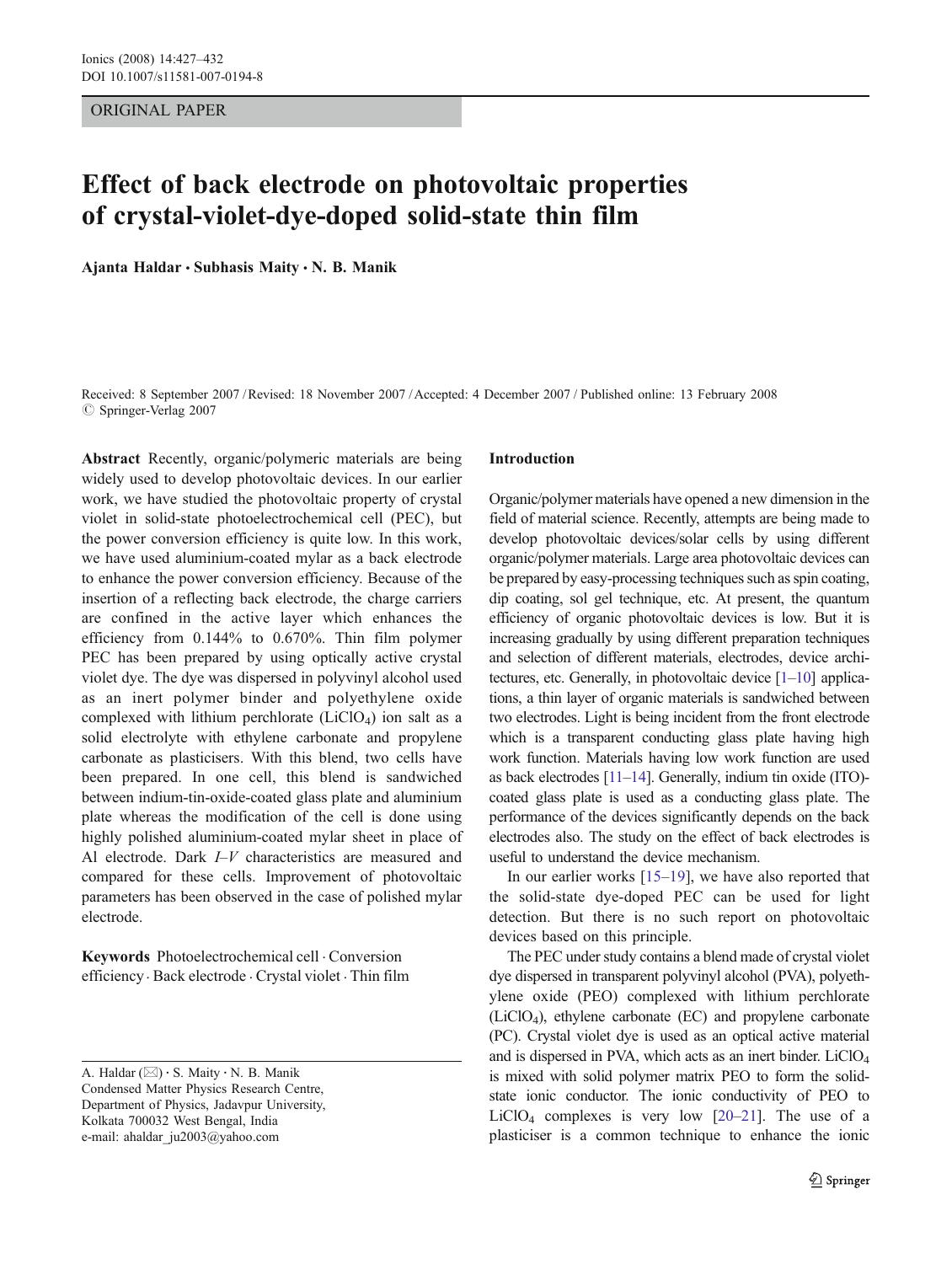

conductivity [\[7\]](#page-5-0). In this system, we have used EC dissolved in PC as plasticisers to enhance the mobility of the charge carriers. One solid film of this blend is sandwiched between transparent indium tin oxide (ITO)-coated glass plate and Al plate, which acts as two contact electrodes.

Another solid film of this blend is sandwiched between transparent indium tin oxide (ITO)-coated glass plate and mylar sheet. Here, aluminium-coated mylar surface is used as reflected back surface electrode which is used to compare the photovoltaic parameters from the previously prepared cell.

Light entering the stack of layers will be absorbed in all layers of the cell. In the intrinsic layer (active layer), the absorbed light forms an electron–hole pair. Because of internal electric field in intrinsic layer, the electrons and holes are separated and collected by front and back contacts. Thus, the incident optical energy is confined within two electrodes, which is enhanced because of multiple reflection in the presence of polished mylar layer. The principle of the operation is shown in Fig. 1.

In this work, dark  $I-V$  characteristics and the photovoltaic currents with different intensities have been measured for the purpose of comparison. Improvement of photovoltaic parameters  $[1-2]$  $[1-2]$  $[1-2]$  $[1-2]$  such as open circuit voltage  $V_{\text{oc}}$ , short circuit current  $I_{\rm sc}$ , fill factor FF and conversion efficiency  $\eta$ has been observed while indium tin oxide (ITO)-coated glass plate and polished Al-coated mylar electrode are used as two counter electrodes. Enhancement of photovoltaic parameters in the case of reflecting back surface cell reveals that the total incident optical energy is confined within two electrodes because of multiple reflection [[13,](#page-5-0) [14](#page-5-0)].

# Experimental

# Sample preparation

Crystal violet dye (BDH, England, UK) was recrystallised twice from ethanol–water mixture and mixed with PVA (S. D. Fine Chem. Ltd., Boisar, India; M.W. 125,000) used as a transparent inert binder. In a clean test tube, 5 g of PVA was mixed with 10 cc of double distilled water, warmed gently and stirred to make a transparent viscous solution of PVA. Two milligrams of crystal violet (cationic dye) is mixed with this solution. Absorption peak of crystal violet dye is at 590 nm in water solution.

The quantum yield of this dye is quite high. PVA was used here as an inert transparent binder to form the stable film of the dye.

In a separate beaker cleaned by regular processes, a solid electrolyte was prepared by mixing PEO (BDH, England, UK; M.W. 600,000), LiClO4 (Fluka, 99.5% pure), EC (Fluka, 99.5% pure) and PC (Fluka, 99.5% pure). The complex of PEO, LiClO4, EC, PC (30.60%, 3.60%, 19.60% and 46.20% by weight) were mixed, stirred and heated around a temperature 80 °C for 5 h. This gel-like solid electrolyte is mixed with the previously prepared dye–PVA solution to form the blend. This blend is heated at a temperature 80 °C and stirred properly to mix them well for about 1 hr.

The electrodes were cleaned in a chloroform solution and dried under vacuum about 5 h before use. With the help of a viscous gel-like solid solution, the thin film is sandwiched between transparent ITO-coated glass plate and another Al-coated mylar sheet as reflecting back surface. Spin coating unit is used to form the film of uniform thickness. Another thin film is also formed with the help of the above procedure where ITO-coated glass plate and Al plates are used as counter electrodes.

The two electrical leads are taken out from the two ends of the two electrodes of each cell. The complete cells are vacuum dried for about 12 h at around 80 °C before the final measurement. The structure of the PEC is shown in Fig. 2.

#### Measurements

To measure the dark  $I-V$  characteristics, two cells are biased with a dc source with a series resistance of 56 k $\Omega$ .



Fig. 2 Structure of photoelectrochemical cell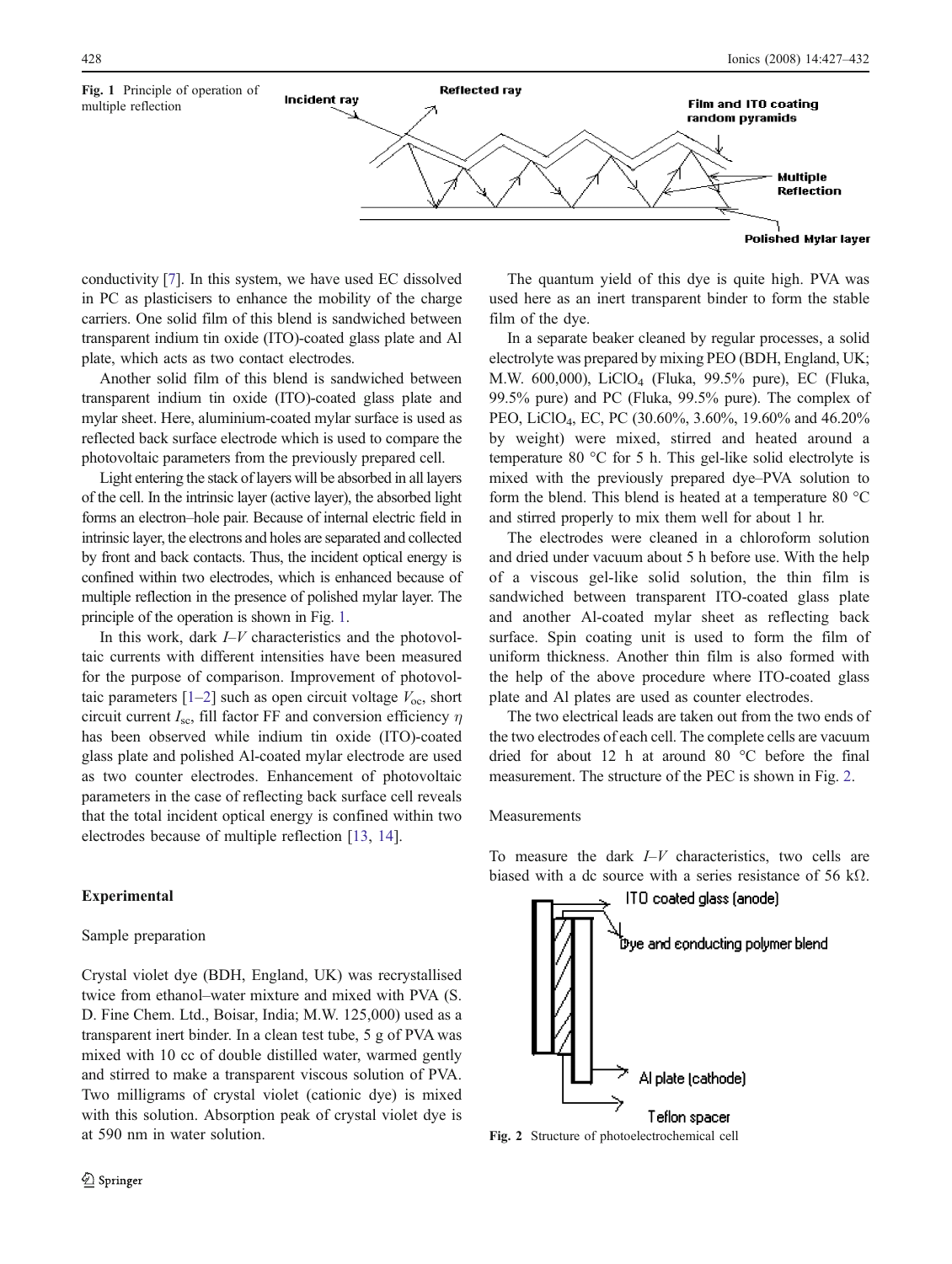

Fig. 3 a Dark  $I-V$  characteristic plot (with mylar). b ln*I* vs ln*V* plot (with mylar)

The current flowing through the device was estimated by measuring the voltage drop (measured by Agilent data acquisition unit, Model No: 34970A) across this sensing resistance. Dividing the measured voltage by the value of this sensing resistance, the current flowing through the device is calculated. For optical measurement, a tungsten lamp of 200 W is used. Light is allowed to strike on the cell. Varying the intensity of incident radiation voltage drop and hence the photocurrent across the sensing resistance is measured. The intensity is measured by a calibrated lux meter (Kyoritsu Electrical Instruments Works Ltd. Tokyo, model 5200). Photocurrent is measured by varying the intensity.

# Results and discussion

# Dark  $I-V$  characteristics

As mentioned before, an ionic salt  $LiClO<sub>4</sub>$  is used and is expected that the positive ions from  $LiClO<sub>4</sub>$  salt are accumulated near the cathode and the negative ions near the anode upon application of external bias on the device. A depletion layer is formed inside the active layer because of the redistribution of ionic charges in a similar manner as found in the case of light-emitting electrochemical cell [\[22](#page-5-0)– [24](#page-5-0)] used to develop organic light-emitting diodes.

The  $I-V$  curves of two films are shown in Figs. 3(a) and 4(a). Logarithmic plots of the current vs bias voltage are shown in Figs. 3(b) and 4(b). The  $\ln I - \ln V$  plot shows a transition point at a bias voltage of 2.0 V, which seems to indicate a change in current conduction mechanism. As the organic materials are disordered solids, there is no welldefined band structure. The molecules are bound together with weak van der Waals forces, and the charge transport occurs through the loosely bound π-conjugated electrons. Here, instead of conduction and valance band, there are lowest unoccupied molecular orbital (LUMO) and highest occupied molecular orbital (HOMO) levels. This energy difference  $(E_g)$  between the LUMO and HOMO states is equal to the electrochemical redox potential of the organic



Fig. 4 a Dark  $I-V$  characteristic plot (without mylar). (b) lnI vs  $\ln V$ plot (without mylar)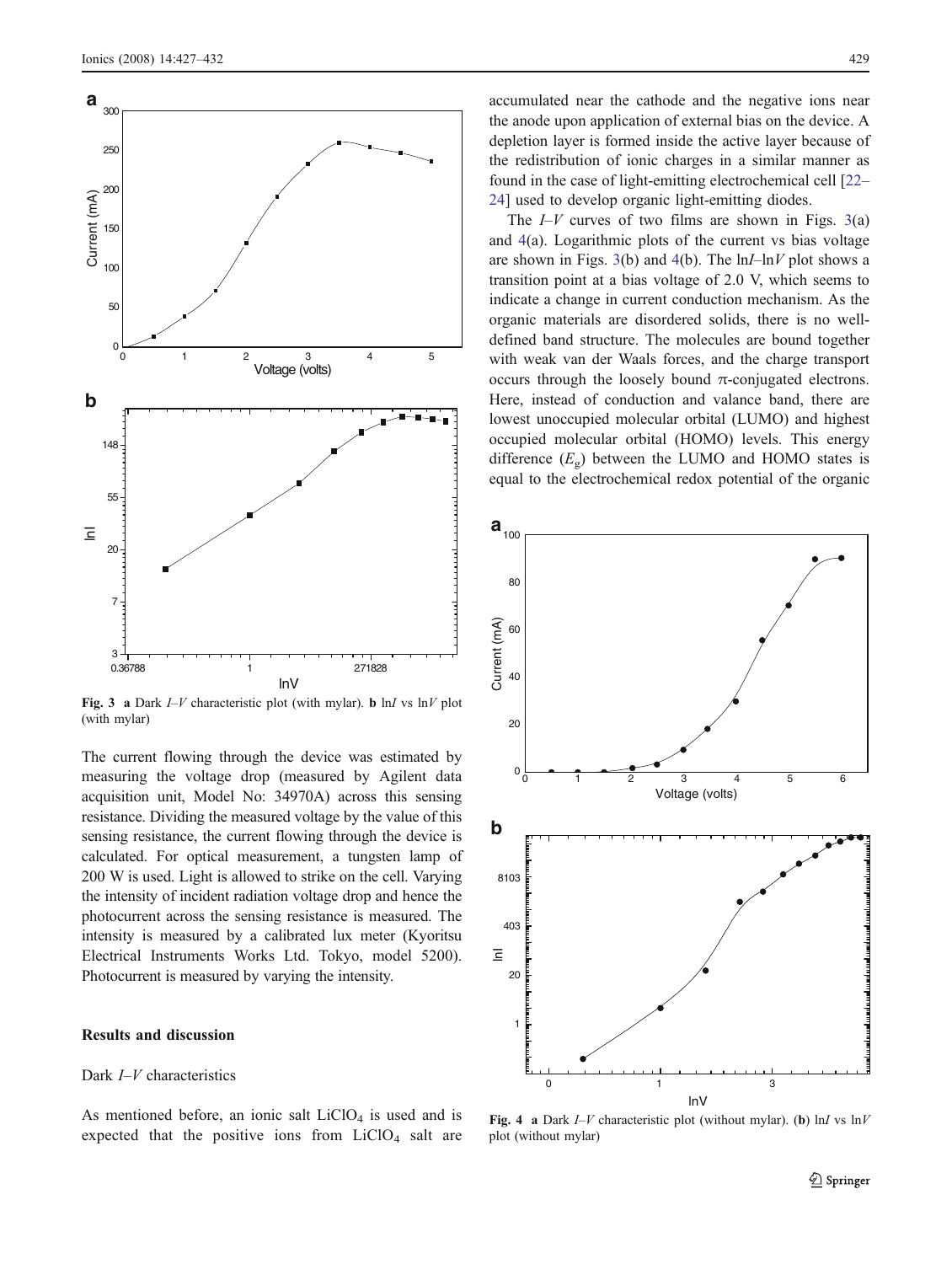<span id="page-3-0"></span>

Fig. 5 a Photocurrent at different intensities of incident illumination (with mylar). (b)  $I-V$  characteristics at 1 Sun incident illumination

material. Application of bias voltage greater than the threshold voltage  $(V_{ON})$  will dope the material p-type and n-type simultaneously [[25\]](#page-5-0). So, the voltage at which this process occurs is given by

$$
E_{\rm g} = \rm eV_{oN} \tag{1}
$$

where  $E<sub>g</sub>$  is the band gap.

Here  $E_g$ =2.0 eV whereas the actual value of the band gap of the dye is 2.1 eV. This deviation is quite reasonable within our experimental limit. Though the blend is a mixture of different materials, it is expected that the dye plays a major role in charge conduction mechanism.

As mentioned,  $\ln I - \ln V$  relation is linear which shows a power law relation of I–V of the form

$$
I \propto V^{m+1} \tag{2}
$$

where *m* is constant.

In our case,  $m$  has two values. Below transition, i.e. within the region  $V<2$  V,  $m=1$  which indicates the conduction process is ohmic and for above transition  $V>2$  V,  $m=4$ which indicates trap charge-assisted conduction process.

The dark  $I-V$  curve can be fitted with the assumption that during conduction, carriers are trapped at different trap levels between LUMO and HOMO. To explain the charge conduction mechanism beyond the ohmic region, a model based on trap charges is considered [[24,](#page-5-0) [26\]](#page-5-0). The starting equations are one-dimensional single (double) carrier drift current and Poisson equations (e. g. for electron or holes or both of them):

$$
J_{\rm d} = nq\mu E \tag{3a}
$$

$$
\frac{dE}{dx} = \frac{q}{E}(n + n_t) \tag{3b}
$$



Fig. 6 a Photocurrent at different intensities of incident illumination (without mylar). (b)  $I-V$  characteristics at 1 Sun incident illumination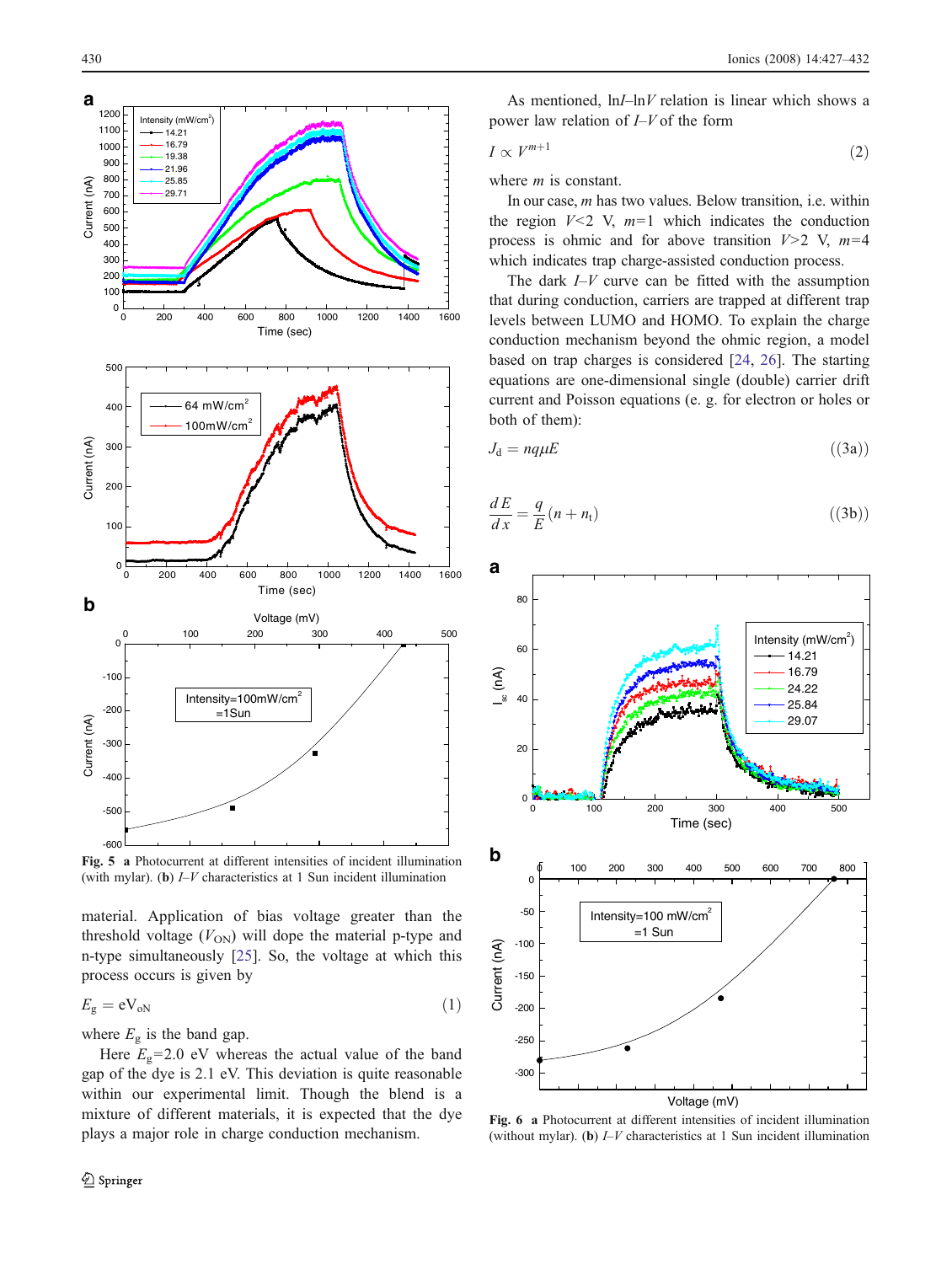<span id="page-4-0"></span>

Fig. 7 Intensity vs  $V_{\text{oc}}$  curve

where  $J_d$  is the current density,  $\mu$  is the carrier mobility, E is the electric field strength, *n* and  $n_t$  are the free and trapped charge concentrations, respectively, q is the unit charge and  $\varepsilon$ is equal to  $\epsilon_0 \epsilon_r$  with  $\epsilon_0$  being the permittivity of vacuum and  $\epsilon_r$ the relative dielectric constant. When traps have an exponential energy distribution, the trap charge concentration  $(n_t)$  is

$$
n_{\rm t} = H_n \exp\left(\frac{F_{\rm n}}{KT_{\rm t}}\right) \tag{4}
$$

where  $H_n$  is the trap density,  $F_n$  is the electron fermi energy, K is Boltzmann's constant and  $T_t$  is the characteristic temperature of the exponential trap distribution (i.e.  $T_t = E_t/K$ , where  $E_t$  is the characteristic trap energy). Solving Eqs. [3a](#page-3-0) and [3b](#page-3-0) with the above distribution of traps, the current voltage characteristic has the form

$$
J = N_c \mu q^{1-m} \left( \frac{m \varepsilon}{H_n(m+1)} \right)^m \left( \frac{2m+1}{m+1} \right)^{m+1} \frac{V^{m+1}}{L^{2m+1}} \tag{5}
$$

i.e. 
$$
I = A \cdot N_c \mu q^{1-m} \left(\frac{m\varepsilon}{H_n(m+1)}\right)^m \left(\frac{2m+1}{m+1}\right)^{m+1} \frac{V^{m+1}}{L^{2m+1}}
$$
(6)

where  $m=T_t/T$  and A is the effective surface area of the film. The most notable feature in the above equation is the power law dependence  $I \sim V^{m+1}$ .

To calculate this trap energy  $E_t$ , we have to calculate characteristics trap temperature  $T_t$  where  $T$  is room temperature

$$
T_{t} = mT
$$
  
\n
$$
T_{t} = 1,200K
$$
  
\nSo  $E_{t} = 0.103eV$ . (7)



120 140 160 180 200 220 240 260 280 300 320 340  $\frac{1}{120}$ 400 Intensity $(mW/cm<sup>2</sup>)$ 

Fig. 8 Intensity vs  $I_{\rm sc}$  curve

 $\widehat{\mathcal{E}}$ 

Photovoltaic measurements

Measurement of  $I_{\rm sc}$  and  $V_{\rm oc}$  is done under 1 Sun constant illumination. The variations of short circuit current  $(I_{\rm sc})$ with time  $(t)$  for different intensity illumination for two cells are shown in Figs. [5](#page-3-0)(a) and [6](#page-3-0)(a). Here, both the cells are illuminated through the ITO side.

Furthermore, experimental evidences of this effect are presented in Figs. 7 and 8 where the short circuit current  $(I<sub>sc</sub>)$  and open circuit voltage  $(V<sub>oc</sub>)$  are plotted as function of intensity of incident light.

Various photovoltaic parameters such as  $V_{\text{oc}}$  and  $I_{\text{sc}}$  are obtained to be 765 mV and 280 nA, respectively in the case of cell made up with ITO-coated glass plate and Al electrode. In the case of cell made up with ITO-coated glass plate and Al-coated mylar, the values of  $V_{\text{oc}}$  and  $I_{\text{sc}}$  are obtained to be 430 mV and 553 nA. The power conversion efficiency of each cell can be estimated by using Eqs. [1](#page-3-0) and [2](#page-3-0) of our previous paper [\[19\]](#page-5-0).

The estimated values of FF and power conversion efficiency [[19](#page-5-0)] are 0.33% and 0.144%, respectively for the cell without myla. Using reflecting mylar surface as back electrode, the values of FF and power conversion efficiency are enhanced up to 0.35% and 0.670%. The values of photovoltaic parameters of the two cells are shown in Table 1.

| <b>Table 1</b> Values of the photovoltaic parameters of the two cells |
|-----------------------------------------------------------------------|
|                                                                       |

| Parameters                           | Cell using ITO-<br>Al as electrodes | Cell using ITO-Al-<br>coated mylar as<br>electrodes |
|--------------------------------------|-------------------------------------|-----------------------------------------------------|
| Short circuit current $(I_{sc})$     | 280 nA                              | 553 nA                                              |
| Open circuit voltage $(V_{\rm oc})$  | 765 mV                              | $430 \text{ mV}$                                    |
| Fill factor (FF)                     | 0.33                                | 0.35                                                |
| Power conversion<br>efficiency $(n)$ | $0.144\%$                           | 0.670%                                              |